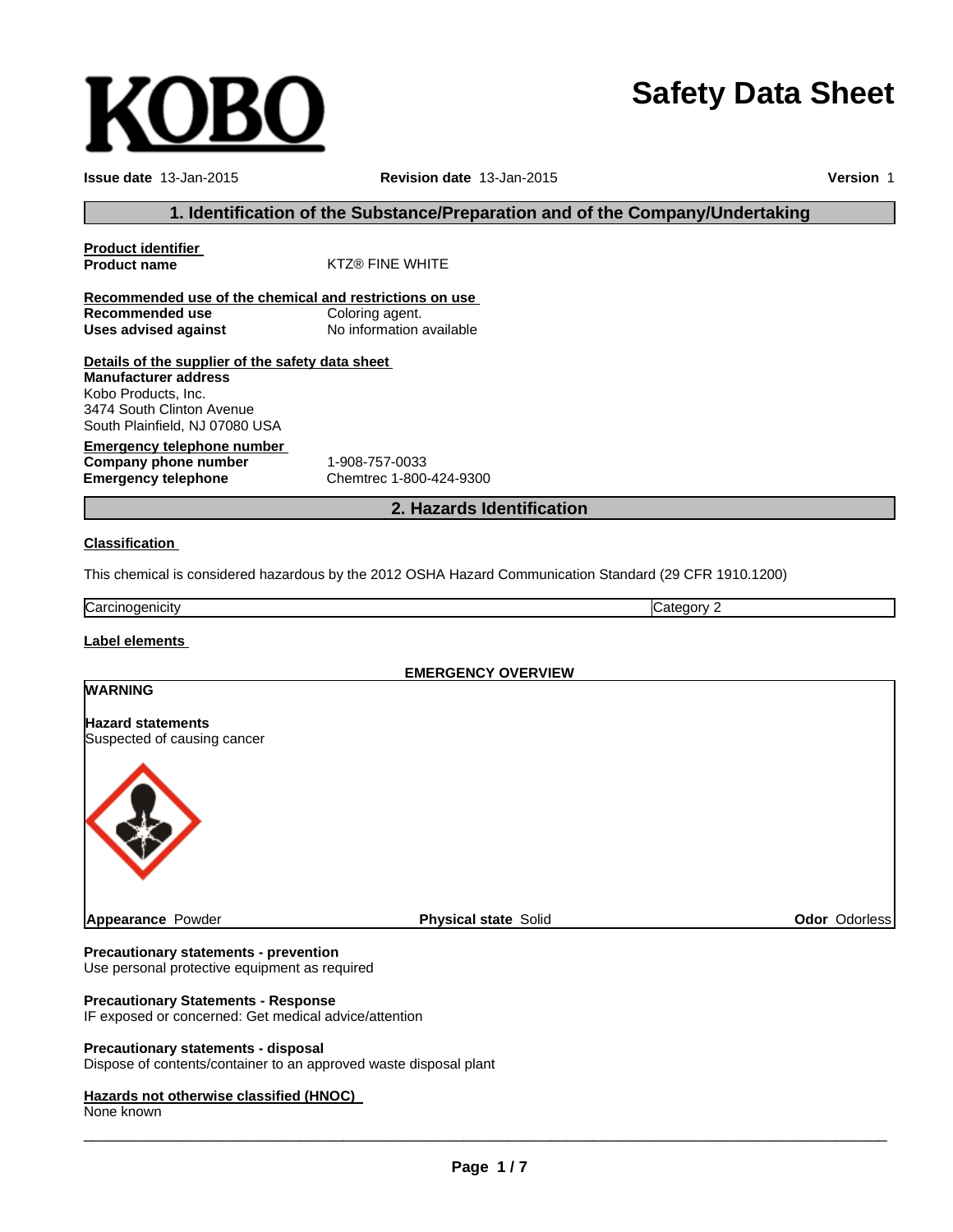## **Other Information**

No information available

# **3. Composition/information on Ingredients**

 $\_$  , and the set of the set of the set of the set of the set of the set of the set of the set of the set of the set of the set of the set of the set of the set of the set of the set of the set of the set of the set of th

| <b>Chemical name</b> | <b>CAS No</b> | Weight-%                  |
|----------------------|---------------|---------------------------|
| Mica                 | 12001-26-2    | ∩ רז<br>$55.0 -$<br>. U.U |
| Titanium<br>dioxide  | 13463-67-7    | $30.0 - 44.0$             |

| 4. First aid measures                                                      |                                                                                                                                    |  |
|----------------------------------------------------------------------------|------------------------------------------------------------------------------------------------------------------------------------|--|
| <b>First aid measures</b>                                                  |                                                                                                                                    |  |
| <b>General advice</b>                                                      | If symptoms persist, call a physician.                                                                                             |  |
| Eye contact                                                                | Rinse immediately with plenty of water, also under the eyelids, for at least 15 minutes. If<br>symptoms persist, call a physician. |  |
| <b>Skin contact</b>                                                        | Wash off immediately with soap and plenty of water while removing all contaminated<br>clothes and shoes.                           |  |
| <b>Inhalation</b>                                                          | Remove to fresh air. If breathing is irregular or stopped, administer artificial respiration.                                      |  |
| Ingestion                                                                  | If swallowed, do not induce vomiting: seek medical advice immediately and show this<br>container or label.                         |  |
| Self-protection of the first aider                                         | Use personal protective equipment as required.                                                                                     |  |
| Most important symptoms and effects, both acute and delayed                |                                                                                                                                    |  |
| <b>Symptoms</b>                                                            | No known effects under normal use conditions.                                                                                      |  |
| Indication of any immediate medical attention and special treatment needed |                                                                                                                                    |  |
| Note to physicians                                                         | Effects of exposure (inhalation, ingestion or skin contact) to substance may be delayed.                                           |  |

# **5. Fire-fighting measures**

**Suitable extinguishing media**

Use extinguishing measures that are appropriate to local circumstances and the surrounding environment.

**Unsuitable extinguishing media** No information available.

**Specific hazards arising from the chemical** None in particular.

**Explosion data Sensitivity to mechanical impact** None. **Sensitivity to static discharge** None.

**Protective equipment and precautions for firefighters** Use personal protective equipment as required.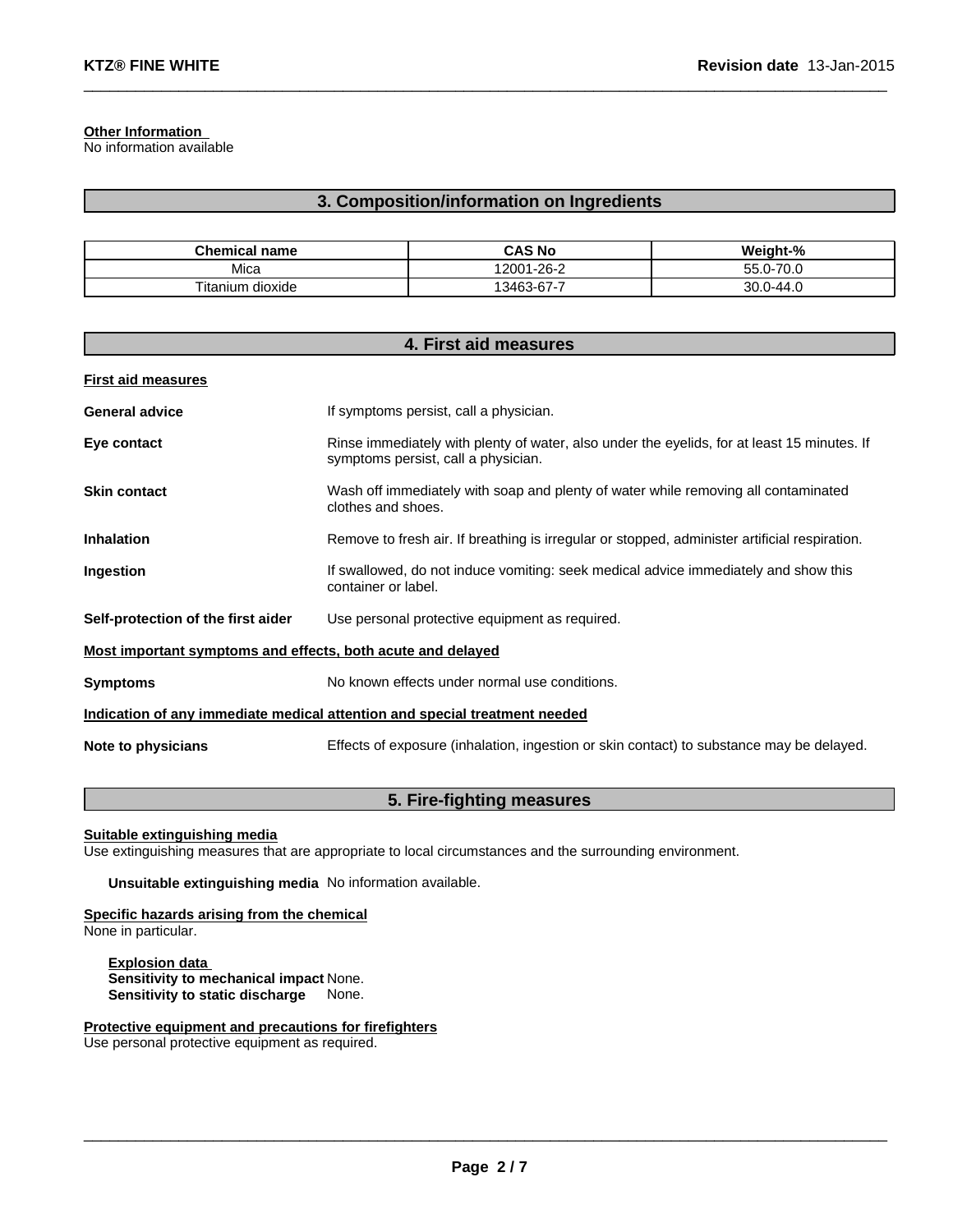# **6. Accidental release measures**

 $\_$  , and the set of the set of the set of the set of the set of the set of the set of the set of the set of the set of the set of the set of the set of the set of the set of the set of the set of the set of the set of th

# **Personal precautions, protective equipment and emergency procedures**

| <b>Personal precautions</b>                                  | Use personal protective equipment as required. Avoid contact with eyes. Ensure adequate<br>ventilation, especially in confined areas. Avoid creating dust. Wash thoroughly after<br>handling. |  |  |
|--------------------------------------------------------------|-----------------------------------------------------------------------------------------------------------------------------------------------------------------------------------------------|--|--|
| For emergency responders                                     | Use personal protective equipment as required.                                                                                                                                                |  |  |
| <b>Environmental precautions</b>                             | Collect spillage. Do not allow into any sewer, on the ground or into any body of water.                                                                                                       |  |  |
| Methods and material for containment and cleaning up         |                                                                                                                                                                                               |  |  |
| <b>Methods for containment</b>                               | Prevent further leakage or spillage if safe to do so.                                                                                                                                         |  |  |
| Methods for cleaning up                                      | Avoid creating dust. Sweep up and shovel into suitable containers for disposal.                                                                                                               |  |  |
| Prevention of secondary hazards                              | Clean contaminated objects and areas thoroughly observing environmental regulations.                                                                                                          |  |  |
|                                                              | 7. Handling and Storage                                                                                                                                                                       |  |  |
| <b>Precautions for safe handling</b>                         |                                                                                                                                                                                               |  |  |
| Advice on safe handling                                      | Avoid creating dust. Use only in well-ventilated areas. Avoid contact with eyes. Use<br>personal protective equipment as required.                                                            |  |  |
| Conditions for safe storage, including any incompatibilities |                                                                                                                                                                                               |  |  |
| <b>Storage conditions</b>                                    | Keep container tightly closed in a dry and well-ventilated place. Store at ambient conditions.                                                                                                |  |  |
| Incompatible materials                                       | Strong oxidizing agents. Strong acids.                                                                                                                                                        |  |  |

# **8. Exposure Controls/Personal Protection**

# **Control parameters**

# **Exposure guidelines** .

| <b>Chemical name</b> | <b>ACGIH TLV</b>                            | <b>OSHA PEL</b>                          | <b>NIOSH IDLH</b>                          |
|----------------------|---------------------------------------------|------------------------------------------|--------------------------------------------|
| Mica                 | TWA: $3 \text{ mq/m}^3$ respirable fraction | $\overline{\phantom{a}}$                 | IDLH: $1500 \text{ mg/m}^3$                |
| 12001-26-2           |                                             |                                          | TWA: $3 \text{ mg/m}^3$ containing $< 1\%$ |
|                      |                                             |                                          | Quartz respirable dust                     |
| Titanium dioxide     | TWA: $10 \text{ mg/m}^3$                    | TWA: $15 \text{ mg/m}^3$ total dust      | IDLH: $5000 \text{ mg/m}^3$                |
| 13463-67-7           |                                             | (vacated) TWA: $10 \text{ mg/m}^3$ total |                                            |
|                      |                                             | dust                                     |                                            |

## **Appropriate engineering controls**

**Engineering controls** Ensure adequate ventilation, especially in confined areas.

## **Individual protection measures, such as personal protective equipment**

| <b>Eye/face protection</b>     | Wear safety glasses with side shields (or goggles).                       |
|--------------------------------|---------------------------------------------------------------------------|
| Skin and body protection       | Wear protective gloves and protective clothing.                           |
| <b>Respiratory protection</b>  | In case of insufficient ventilation, wear suitable respiratory equipment. |
| General hygiene considerations | Handle in accordance with good industrial hygiene and safety practice.    |

 $\_$  ,  $\_$  ,  $\_$  ,  $\_$  ,  $\_$  ,  $\_$  ,  $\_$  ,  $\_$  ,  $\_$  ,  $\_$  ,  $\_$  ,  $\_$  ,  $\_$  ,  $\_$  ,  $\_$  ,  $\_$  ,  $\_$  ,  $\_$  ,  $\_$  ,  $\_$  ,  $\_$  ,  $\_$  ,  $\_$  ,  $\_$  ,  $\_$  ,  $\_$  ,  $\_$  ,  $\_$  ,  $\_$  ,  $\_$  ,  $\_$  ,  $\_$  ,  $\_$  ,  $\_$  ,  $\_$  ,  $\_$  ,  $\_$  ,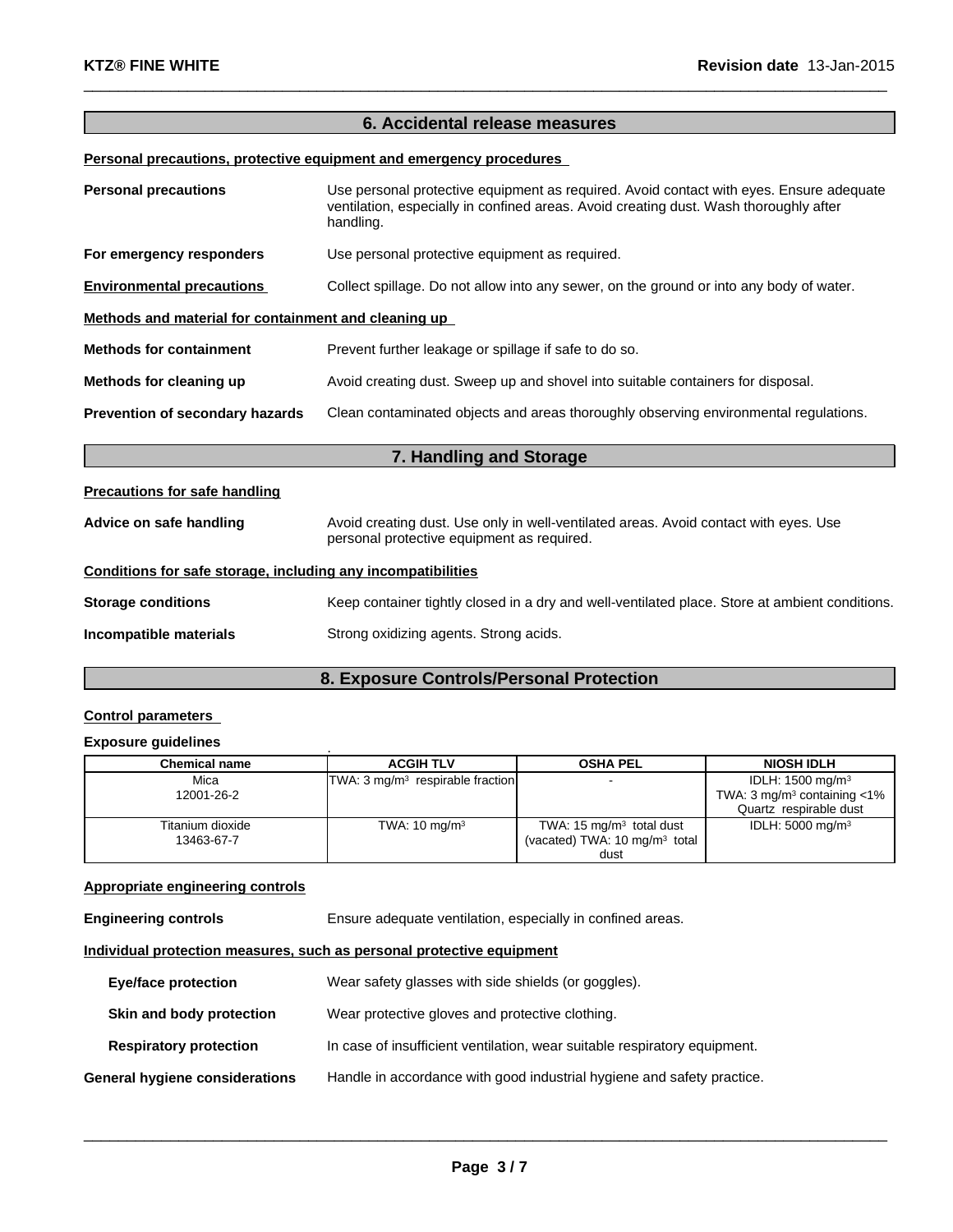# **9. Physical and Chemical Properties**

 $\_$  , and the set of the set of the set of the set of the set of the set of the set of the set of the set of the set of the set of the set of the set of the set of the set of the set of the set of the set of the set of th

## **Information on basic physical and chemical properties**

| <b>Physical state</b><br>Appearance<br>Color           | Solid<br>Powder<br>Silver-white | Odor<br><b>Odor threshold</b>                        | Odorless<br>No information available |
|--------------------------------------------------------|---------------------------------|------------------------------------------------------|--------------------------------------|
| <b>Property</b>                                        | <b>Values</b>                   | Remarks •                                            |                                      |
| рH                                                     | $6 - 11$                        |                                                      |                                      |
| Melting point/freezing point                           | $>1000$ °C                      |                                                      |                                      |
| Boiling point / boiling range                          |                                 | No information available                             |                                      |
| <b>Flash point</b>                                     |                                 | No information available                             |                                      |
| <b>Evaporation rate</b>                                |                                 | No information available                             |                                      |
| Flammability (solid, gas)                              |                                 | No information available                             |                                      |
| <b>Flammability limit in air</b>                       |                                 |                                                      |                                      |
| <b>Upper flammability limit</b>                        |                                 | No information available                             |                                      |
| Lower flammability limit                               |                                 | No information available                             |                                      |
| Vapor pressure                                         |                                 | No information available                             |                                      |
| <b>Vapor density</b>                                   |                                 | No information available                             |                                      |
| <b>Specific gravity</b>                                |                                 | No information available                             |                                      |
| <b>Water solubility</b>                                | Insoluble in water              |                                                      |                                      |
| Solubility in other solvents                           |                                 | No information available                             |                                      |
| <b>Partition coefficient</b>                           |                                 | No information available<br>No information available |                                      |
| <b>Autoignition temperature</b>                        |                                 | No information available                             |                                      |
| <b>Decomposition temperature</b>                       |                                 | No information available                             |                                      |
| <b>Kinematic viscosity</b><br><b>Dynamic viscosity</b> |                                 | No information available                             |                                      |
| <b>Explosive properties</b>                            |                                 | No information available                             |                                      |
| <b>Oxidizing properties</b>                            |                                 | No information available                             |                                      |
|                                                        |                                 |                                                      |                                      |
| <b>Other Information</b>                               |                                 |                                                      |                                      |
| Softening point                                        | No information available        |                                                      |                                      |
| <b>Molecular weight</b>                                | No information available        |                                                      |                                      |
| VOC content (%)                                        | No information available        |                                                      |                                      |
| <b>Density</b>                                         | No information available        |                                                      |                                      |
| <b>Bulk density</b>                                    | No information available        |                                                      |                                      |

# **10. Stability and Reactivity**

**Reactivity** No data available

**Chemical stability** Stable under normal conditions.

## **Possibility of hazardous reactions**

None under normal processing.

**Hazardous polymerization** Hazardous polymerization does not occur.

**Conditions to avoid** None known.

**Incompatible materials** Strong oxidizing agents. Strong acids.

## **Hazardous decomposition products**

None under normal use conditions.

 $\_$  ,  $\_$  ,  $\_$  ,  $\_$  ,  $\_$  ,  $\_$  ,  $\_$  ,  $\_$  ,  $\_$  ,  $\_$  ,  $\_$  ,  $\_$  ,  $\_$  ,  $\_$  ,  $\_$  ,  $\_$  ,  $\_$  ,  $\_$  ,  $\_$  ,  $\_$  ,  $\_$  ,  $\_$  ,  $\_$  ,  $\_$  ,  $\_$  ,  $\_$  ,  $\_$  ,  $\_$  ,  $\_$  ,  $\_$  ,  $\_$  ,  $\_$  ,  $\_$  ,  $\_$  ,  $\_$  ,  $\_$  ,  $\_$  ,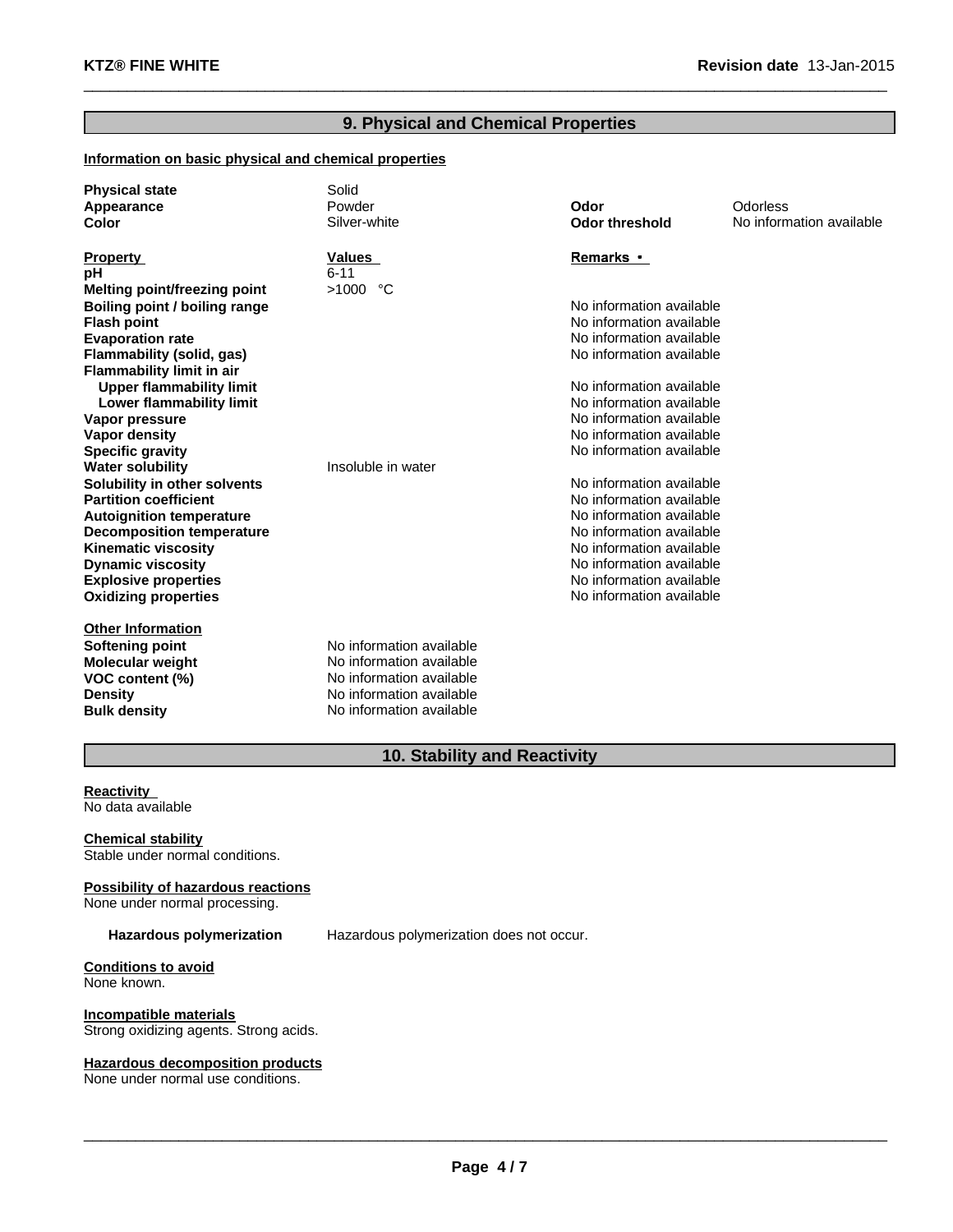# **11. Toxicological Information**

 $\_$  , and the set of the set of the set of the set of the set of the set of the set of the set of the set of the set of the set of the set of the set of the set of the set of the set of the set of the set of the set of th

# **Information on likely routes of exposure**

#### **Product information**

| <b>Inhalation</b>   | No data available. |
|---------------------|--------------------|
| Eye contact         | No data available. |
| <b>Skin contact</b> | No data available. |
| Ingestion           | No data available. |

#### **Component information**

| <b>Chemical name</b>           | Oral LD50          | Dermal LD50 | <b>Inhalation LC50</b> |
|--------------------------------|--------------------|-------------|------------------------|
| Titanium dioxide<br>13463-67-7 | Rat<br>10000 mg/kg |             |                        |

## **Information on toxicological effects**

**Symptoms** No information available.

## **Delayed and immediate effects as well as chronic effects from short and long-term exposure**

| <b>Skin corrosion/irritation</b>  | No information available.                                                                |
|-----------------------------------|------------------------------------------------------------------------------------------|
| Serious eye damage/eye irritation | No information available.                                                                |
|                                   |                                                                                          |
| <b>Irritation</b>                 | No information available.                                                                |
| <b>Corrosivity</b>                | No information available.                                                                |
| <b>Sensitization</b>              | No information available.                                                                |
| Germ cell mutagenicity            | No information available.                                                                |
| Carcinogenicity                   | This product contains one or more substances which are classified by IARC as             |
|                                   | carcinogenic to humans (Group I), probably carcinogenic to humans (Group 2A) or possibly |
|                                   | $\sim$                                                                                   |

| carcinodenic to numans (Group ZD). |              |             |     |      |
|------------------------------------|--------------|-------------|-----|------|
| <b>Chemical name</b>               | <b>ACGIH</b> | <b>IARC</b> | NTF | OSHA |
| Titanium dioxide                   |              | Group 2B    |     |      |
| 13463-67-7                         |              |             |     |      |

*Group 2B - Possibly Carcinogenic to Humans*

*X - Present*

| <b>Reproductive toxicity</b>    | No information available. |
|---------------------------------|---------------------------|
| <b>Developmental toxicity</b>   | No information available. |
| <b>Teratogenicity</b>           | No information available. |
| <b>STOT - single exposure</b>   | No information available. |
| <b>STOT - repeated exposure</b> | No information available. |
| <b>Aspiration hazard</b>        | No information available. |

# **12. Ecological Information**

## **Ecotoxicity**

None known

#### **Persistence and degradability** No information available.

#### **Bioaccumulation**

No information available.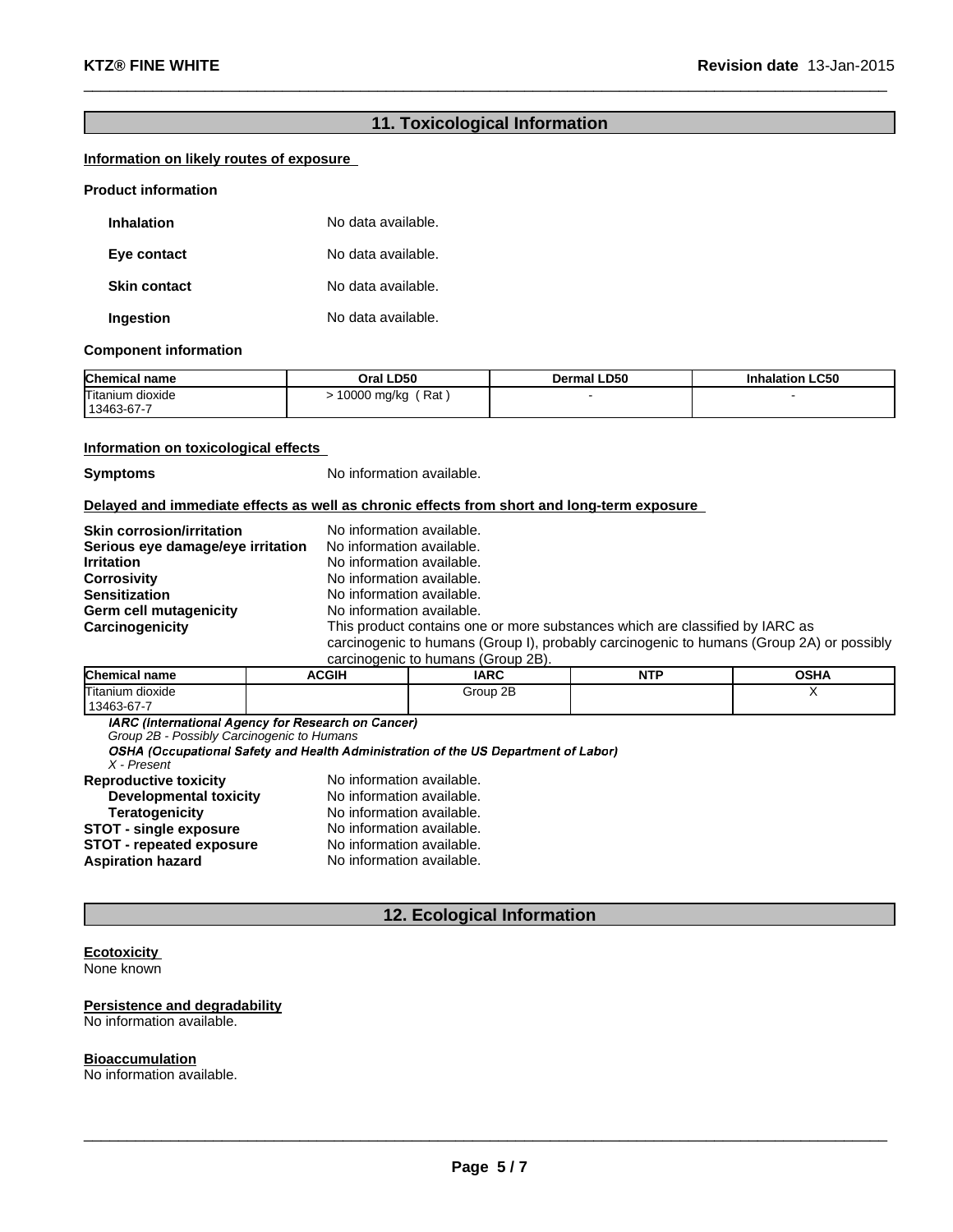## **Other adverse effects** No information available

# **13. Disposal Considerations**

 $\_$  , and the set of the set of the set of the set of the set of the set of the set of the set of the set of the set of the set of the set of the set of the set of the set of the set of the set of the set of the set of th

| Waste treatment methods   |                                                                                                        |  |  |  |
|---------------------------|--------------------------------------------------------------------------------------------------------|--|--|--|
| <b>Disposal of wastes</b> | Disposal should be in accordance with applicable regional, national and local laws and<br>regulations. |  |  |  |
| Contaminated packaging    | Disposal should be in accordance with applicable regional, national and local laws and<br>regulations. |  |  |  |

|             | <b>14. Transport Information</b> |  |  |
|-------------|----------------------------------|--|--|
| <b>DOT</b>  | Not regulated                    |  |  |
| ICAO (air)  | Not regulated                    |  |  |
| <b>IATA</b> | Not regulated                    |  |  |
| <b>IMDG</b> | Not regulated                    |  |  |
| RID         | Not regulated                    |  |  |
| <b>ADR</b>  | Not regulated                    |  |  |

## **15. Regulatory information International inventories** Complies<br>Complies **DSL/NDSL** Complies<br> **EINECS/ELINCS** Complies **EINECS/ELINCS ENCS** Complies **IECSC** Complies **KECL** Complies PICCS Complies **AICS** Complies

**Legend:**

**TSCA** - United States Toxic Substances Control Act Section 8(b) Inventory **DSL/NDSL** - Canadian Domestic Substances List/Non-Domestic Substances List **EINECS/ELINCS** - European Inventory of Existing Chemical Substances/European List of Notified Chemical Substances **ENCS** - Japan Existing and New Chemical Substances **IECSC** - China Inventory of Existing Chemical Substances **KECL** - Korean Existing and Evaluated Chemical Substances **PICCS** - Philippines Inventory of Chemicals and Chemical Substances **AICS** - Australian Inventory of Chemical Substances

# **US Federal Regulations**

## **SARA 313**

Section 313 of Title III of the Superfund Amendments and Reauthorization Act of 1986 (SARA). This product does not contain any chemicals which are subject to the reporting requirements of the Act and Title 40 of the Code of Federal Regulations, Part 372

 $\_$  ,  $\_$  ,  $\_$  ,  $\_$  ,  $\_$  ,  $\_$  ,  $\_$  ,  $\_$  ,  $\_$  ,  $\_$  ,  $\_$  ,  $\_$  ,  $\_$  ,  $\_$  ,  $\_$  ,  $\_$  ,  $\_$  ,  $\_$  ,  $\_$  ,  $\_$  ,  $\_$  ,  $\_$  ,  $\_$  ,  $\_$  ,  $\_$  ,  $\_$  ,  $\_$  ,  $\_$  ,  $\_$  ,  $\_$  ,  $\_$  ,  $\_$  ,  $\_$  ,  $\_$  ,  $\_$  ,  $\_$  ,  $\_$  ,